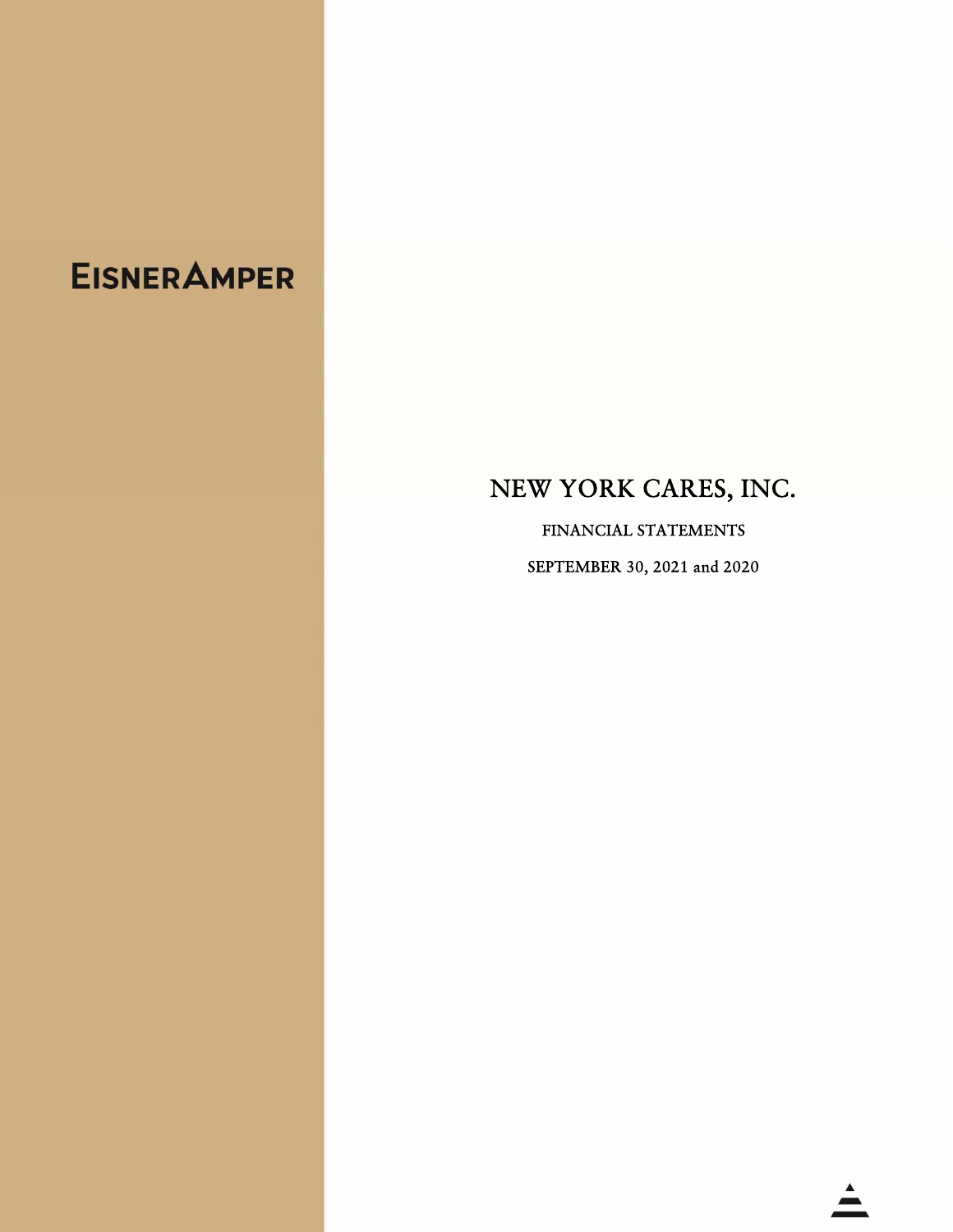## **Contents**

|                                                                                   | Page |
|-----------------------------------------------------------------------------------|------|
| <b>Independent Auditors' Report</b>                                               |      |
| <b>Financial Statements</b>                                                       |      |
| Statements of financial position as of September 30, 2021 and 2020                | 2    |
| Statements of activities for the years ended September 30, 2021 and 2020          | 3    |
| Statements of functional expenses for the years ended September 30, 2021 and 2020 | 4    |
| Statements of cash flows for the years ended September 30, 2021 and 2020          | 5    |
| Notes to financial statements                                                     | 6    |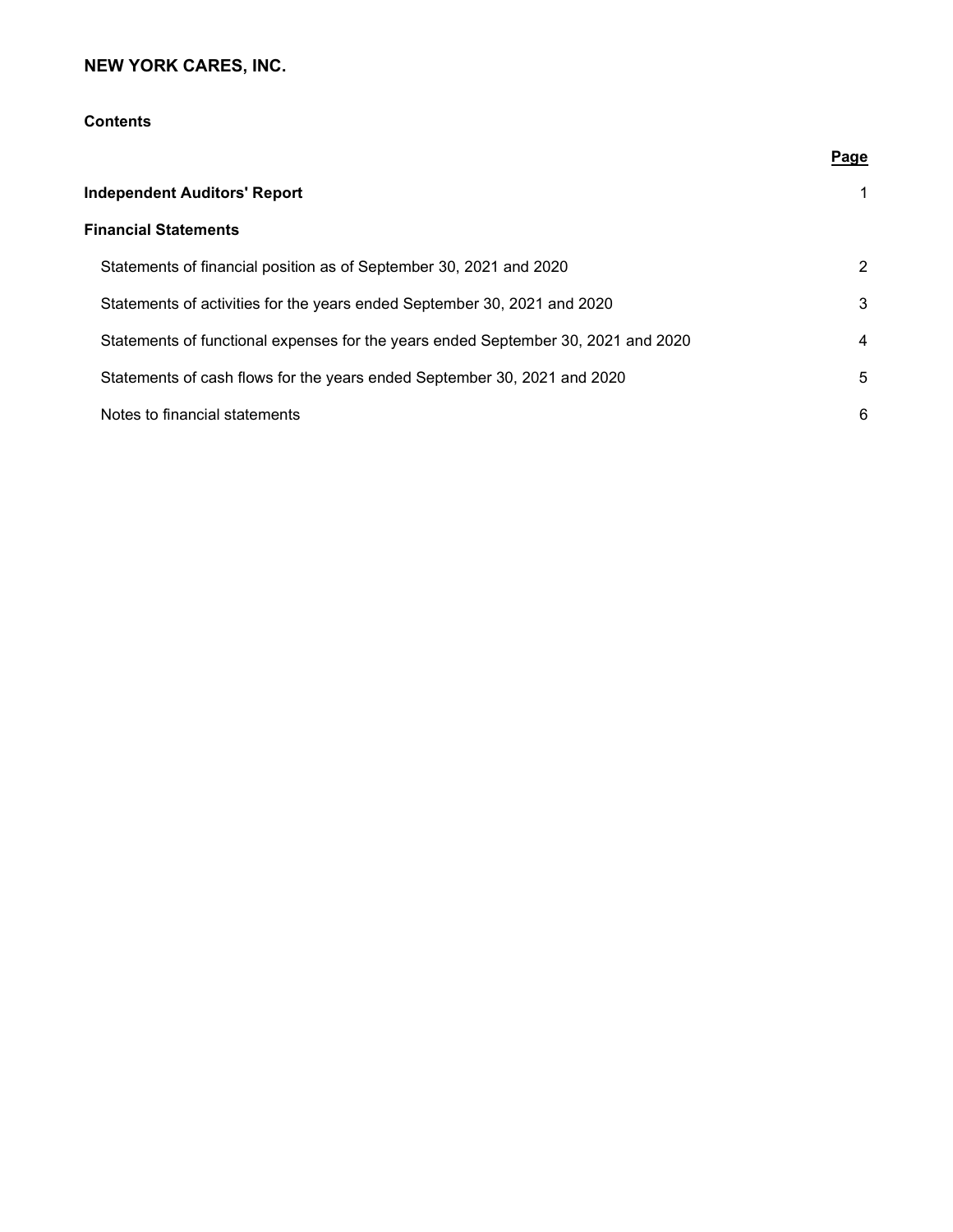# **EISNER AMPER**

## INDEPENDENT AUDITORS' REPORT

Board of Directors New York Cares, Inc.

## Report on the Financial Statements

We have audited the accompanying financial statements of New York Cares, Inc. (the "Organization"), which comprise the statements of financial position as of September 30, 2021 and 2020, and the related statements of activities, functional expenses, and cash flows for each of the years then ended, and the related notes to the financial statements.

## Management's Responsibility for the Financial Statements

Management is responsible for the preparation and fair presentation of the financial statements in accordance with accounting principles generally accepted in the United States of America; this includes the design, implementation, and maintenance of internal control relevant to the preparation and fair presentation of financial statements that are free from material misstatement, whether due to fraud or error.

## Auditor's Responsibility

Our responsibility is to express an opinion on these financial statements based on our audits. We conducted our audits in accordance with auditing standards generally accepted in the United States of America. Those standards require that we plan and perform the audit to obtain reasonable assurance about whether the financial statements are free from material misstatement.

An audit involves performing procedures to obtain evidence about the amounts and disclosures in the financial statements. The procedures selected depend on the auditor's judgment, including the assessment of the risks of material misstatement of the financial statements, whether due to fraud or error. In making those risk assessments, the auditor considers internal control relevant to the entity's preparation and fair presentation of the financial statements in order to design audit procedures that are appropriate in the circumstances, but not for the purpose of expressing an opinion on the effectiveness of the entity's internal control. Accordingly, we express no such opinion. An audit also includes evaluating the appropriateness of accounting policies used and the reasonableness of significant accounting estimates made by management, as well as evaluating the overall presentation of the financial statements.

We believe that the audit evidence we have obtained is sufficient and appropriate to provide a basis for our audit opinion.

## **Opinion**

In our opinion, the financial statements referred to above present fairly, in all material respects, the financial position of New York Cares, Inc. as of September 30, 2021 and 2020, and the changes in its net assets and its cash flows for each of the years then ended, in accordance with accounting principles generally accepted in the United States of America.

Eisnerfmper LLP

EISNERAMPER LLP New York, New York April 27, 2022



"EisnerAmper" is the brand name under which EisnerAmper LLP and Eisner Advisory Group LLC provide professional services. EisnerAmper LLP and Eisner Advisory Group LLC are independently owned firms that practice in an alternative practice structure in accordance with the AICPA Code of Professional Conduct and applicable law, regulations and professional standards. EisnerAmper LLP is a licensed CPA firm that provides attest services, and Eisner Advisory Group LLC and its subsidiary entities provide tax and business consulting services. Eisner Advisory Group LLC and its subsidiary entities are not licensed CPA firms.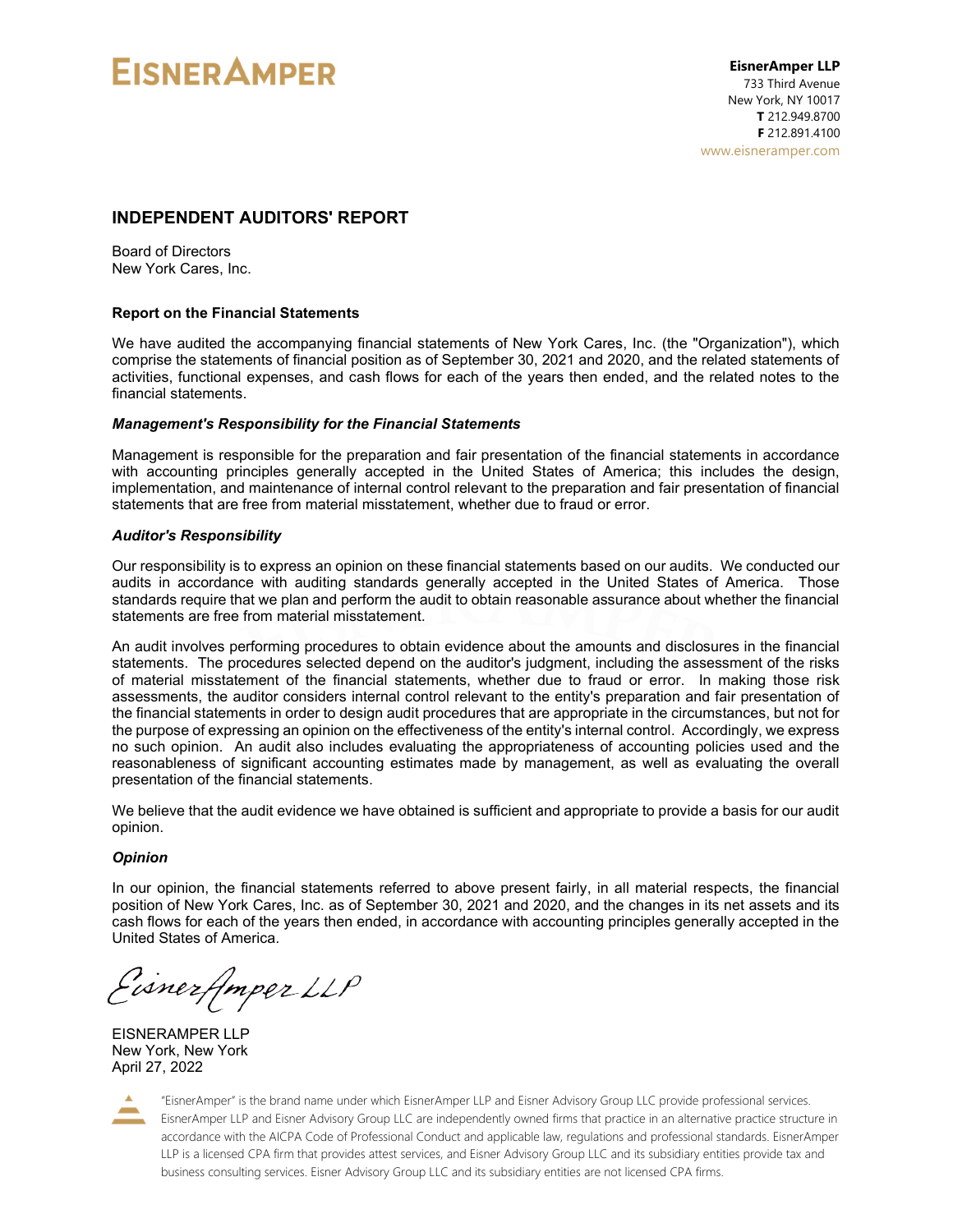## Statements of Financial Position

|                                                   | September 30,   |                 |  |  |
|---------------------------------------------------|-----------------|-----------------|--|--|
|                                                   | 2021            | 2020            |  |  |
| <b>ASSETS</b>                                     |                 |                 |  |  |
| Cash and cash equivalents                         | \$<br>5,480,359 | \$<br>4,438,121 |  |  |
| Pledges receivable, net                           | 1,666,789       | 1,989,404       |  |  |
| Other receivables                                 |                 | 111,906         |  |  |
| Investments                                       | 5,022,734       | 4,740,617       |  |  |
| Prepaid expenses                                  | 451,763         | 458,688         |  |  |
| Property and equipment, net                       | 51.735          | 85,314          |  |  |
| Total assets                                      | \$12,673,380    | \$11,824,050    |  |  |
| <b>LIABILITIES AND NET ASSETS</b>                 |                 |                 |  |  |
| Liabilities:                                      |                 |                 |  |  |
| Accounts payable and accrued expenses             | \$<br>554,126   | 707,518<br>\$   |  |  |
| Paycheck Protection Program Ioan payable          |                 | 957,876         |  |  |
| Refundable advances                               | 148,937         |                 |  |  |
| Deferred rent obligation                          | 191.201         | 280,604         |  |  |
| <b>Total liabilities</b>                          | 894.264         | 1,945,998       |  |  |
| Commitments (Note L)                              |                 |                 |  |  |
| Net Assets:                                       |                 |                 |  |  |
| Without donor restrictions:                       |                 |                 |  |  |
| Undesignated, available for general operations    | 4,806,702<br>\$ | \$<br>3,568,961 |  |  |
| Board-designated endowment fund                   | 4.692.198       | 4,410,132       |  |  |
|                                                   |                 |                 |  |  |
| Total net assets without donor restrictions       | 9.498.900       | 7,979,093       |  |  |
| With donor restrictions:                          |                 |                 |  |  |
| Purpose and/or time-restricted for future periods | 2.280.216       | 1,898,959       |  |  |
|                                                   |                 |                 |  |  |
| Total net assets with donor restrictions          | 2.280.216       | 1,898,959       |  |  |
| Total net assets                                  |                 |                 |  |  |
|                                                   | 11.779.116      | 9,878,052       |  |  |
| Total liabilities and net assets                  | \$12,673,380    | \$11,824,050    |  |  |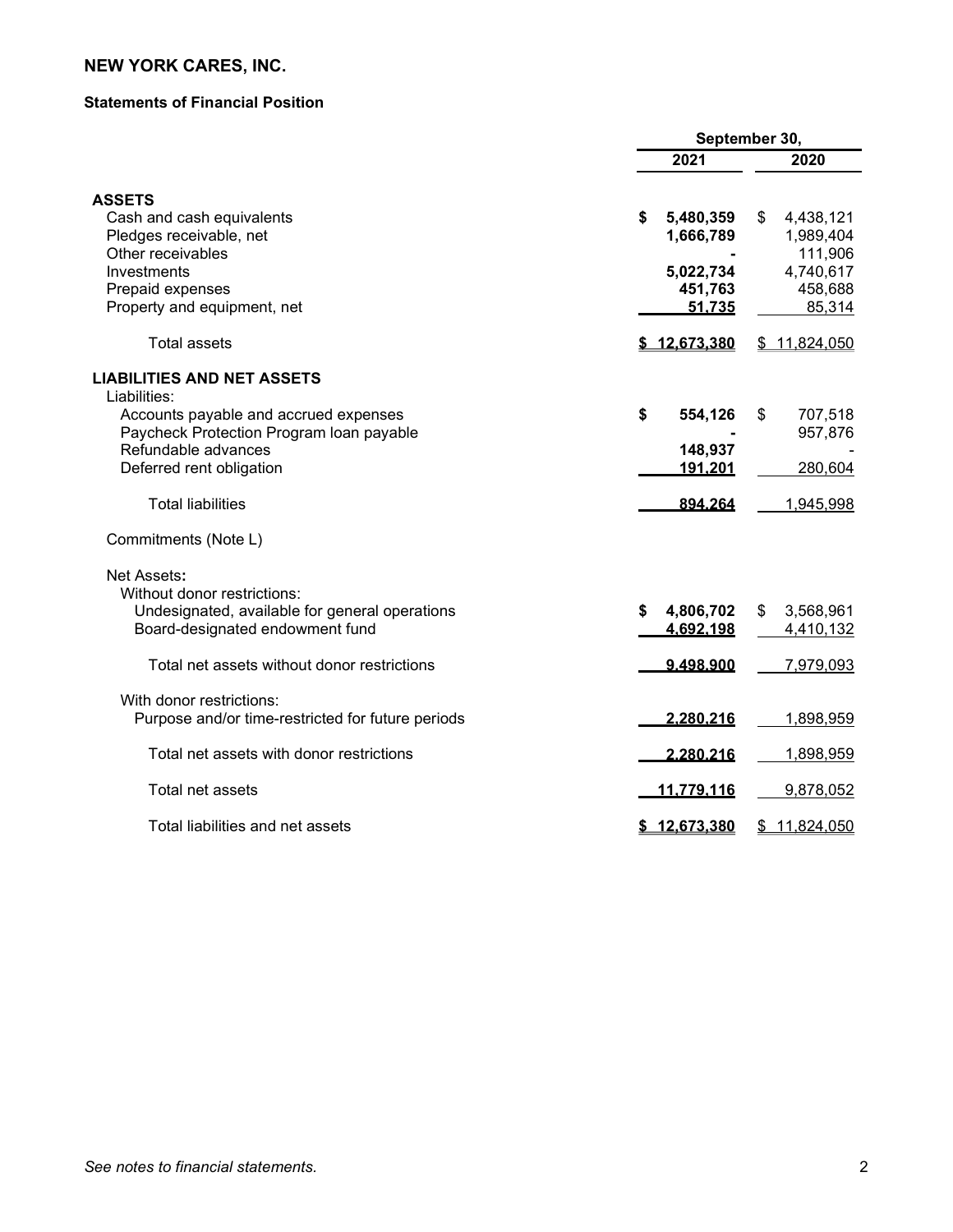## Statements of Activities

|                                                              | Year Ended September 30,                    |                                   |                 |                                             |                                          |                 |  |
|--------------------------------------------------------------|---------------------------------------------|-----------------------------------|-----------------|---------------------------------------------|------------------------------------------|-----------------|--|
|                                                              |                                             | 2021                              |                 | 2020                                        |                                          |                 |  |
|                                                              | <b>Without Donor</b><br><b>Restrictions</b> | <b>With Donor</b><br>Restrictions | <b>Total</b>    | <b>Without Donor</b><br><b>Restrictions</b> | <b>With Donor</b><br><b>Restrictions</b> | <b>Total</b>    |  |
| Public support and revenue:                                  |                                             |                                   |                 |                                             |                                          |                 |  |
| Contributions and grants:                                    |                                             |                                   |                 |                                             |                                          |                 |  |
| Foundations                                                  | 742,883<br>\$                               | 466,667<br>S                      | 1,209,550<br>\$ | \$<br>1,265,258                             | \$<br>186,000                            | \$<br>1,451,258 |  |
| Corporations                                                 | 3,258,859                                   | 1,077,488                         | 4,336,347       | 2,880,046                                   | 975,837                                  | 3,855,883       |  |
| Government                                                   | 56,570                                      | 120,385                           | 176,955         | 209,256                                     | 80,385                                   | 289,641         |  |
| Individuals                                                  | 1,978,158                                   | 410,391                           | 2,388,549       | 2,313,599                                   | 259,957                                  | 2,573,556       |  |
| Special events (net of direct benefits to donors of          |                                             |                                   |                 |                                             |                                          |                 |  |
| \$40,000 and \$174,765 in 2021 and 2020, respectively)       | 1,077,592                                   | 324,010                           | 1,401,602       | 1,227,700                                   | 441,603                                  | 1,669,303       |  |
| Investment income, net                                       | 62,264                                      |                                   | 62,264          | 92,791                                      |                                          | 92,791          |  |
| Earned revenue                                               |                                             |                                   |                 | 23,250                                      |                                          | 23,250          |  |
| Other income                                                 |                                             |                                   |                 | 12.963                                      |                                          | 12.963          |  |
| Public support and revenue before donated goods and services | 7,176,326                                   | 2,398,941                         | 9,575,267       | 8,024,863                                   | 1,943,782                                | 9,968,645       |  |
| Donated goods and services (Note E)                          | 382.499                                     |                                   | 382.499         | 2.083.514                                   |                                          | 2.083.514       |  |
| Total public support and revenue before net assets released  |                                             |                                   |                 |                                             |                                          |                 |  |
| from restriction                                             | 7,558,825                                   | 2,398,941                         | 9,957,766       | 10,108,377                                  | 1,943,782                                | 12,052,159      |  |
| Net assets released from restriction                         | 2.017.684                                   | (2.017.684)                       |                 | 2.069.300                                   | (2.069.300)                              |                 |  |
| Total public support and revenue                             | 9.576.509                                   | 381.257                           | 9.957.766       | 12.177.677                                  | (125.518)                                | 12.052.159      |  |
| <b>Expenses:</b>                                             |                                             |                                   |                 |                                             |                                          |                 |  |
| Program services                                             | 7,435,542                                   |                                   | 7,435,542       | 9,231,748                                   |                                          | 9.231.748       |  |
| General and administration                                   | 450,217                                     |                                   | 450,217         | 623,743                                     |                                          | 623,743         |  |
| Fund-raising                                                 | 1.349.467                                   |                                   | 1.349.467       | 1.460.668                                   |                                          | 1.460.668       |  |
| Total expenses                                               | 9.235.226                                   |                                   | 9.235.226       | 11.316.159                                  |                                          | 11.316.159      |  |
| Other changes:                                               |                                             |                                   |                 |                                             |                                          |                 |  |
| Gain on forgiveness of Paycheck Protection Program Ioan      | 957,876                                     |                                   | 957,876         |                                             |                                          |                 |  |
| Net realized and unrealized gains on investments             | 220.648                                     |                                   | 220.648         | 233.996                                     |                                          | 233.996         |  |
| Other changes                                                | 1.178.524                                   |                                   | 1.178.524       | 233.996                                     |                                          | 233.996         |  |
| Change in net assets                                         | 1,519,807                                   | 381,257                           | 1,901,064       | 1,095,514                                   | (125, 518)                               | 969,996         |  |
| Net assets - beginning of year                               | 7.979.093                                   | 1.898.959                         | 9.878.052       | 6.883.579                                   | 2.024.477                                | 8.908.056       |  |
| Net assets - end of year                                     | 9,498,900<br>S.                             | 2,280,216<br>s.                   | \$11,779,116    | 7,979,093<br>\$                             | 1,898,959<br>\$.                         | 9,878,052<br>S  |  |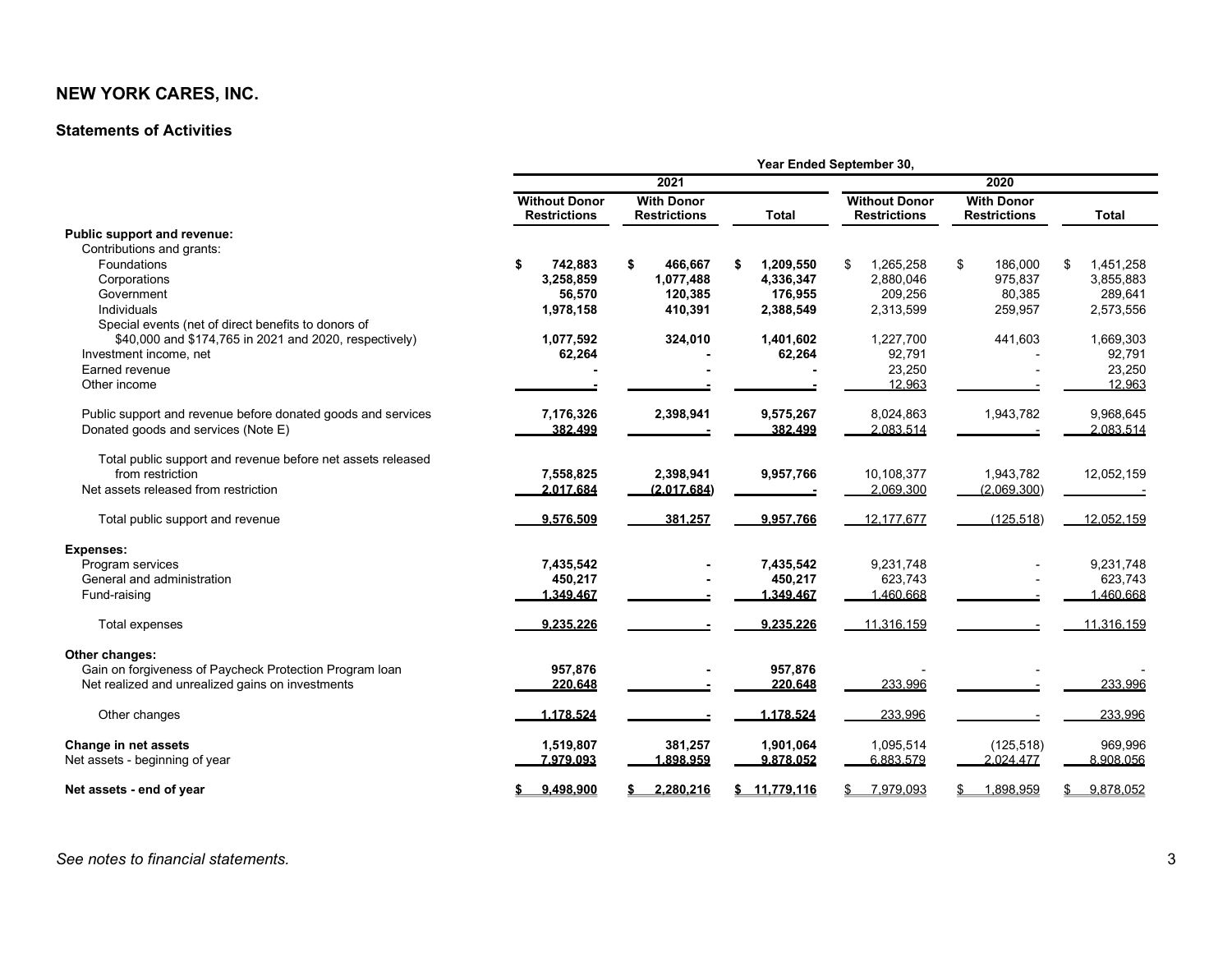## Statements of Functional Expenses

|                                                |                            |                               |                  |                                                      | Year Ended September 30, |                             |                               |                  |                                                        |                  |
|------------------------------------------------|----------------------------|-------------------------------|------------------|------------------------------------------------------|--------------------------|-----------------------------|-------------------------------|------------------|--------------------------------------------------------|------------------|
|                                                | 2021                       |                               |                  |                                                      |                          |                             |                               | 2020             |                                                        |                  |
|                                                | Program<br><b>Services</b> | <b>Supporting Services</b>    |                  | Program<br><b>Services</b>                           |                          | <b>Supporting Services</b>  |                               |                  |                                                        |                  |
|                                                | Volunteer<br>Program       | General and<br>Administration | Fund-<br>Raising | <b>Total</b><br><b>Supporting</b><br><b>Services</b> | <b>Total</b>             | <b>Volunteer</b><br>Program | General and<br>Administration | Fund-<br>Raising | <b>Total</b><br><b>Supporting</b><br><b>Activities</b> | <b>Total</b>     |
| Project expenses                               | 1,155,069 \$<br>S          |                               | \$               | - \$<br>$\sim$                                       | $$1,155,069$ \$          | 3,203,631                   | \$                            | \$               | \$                                                     | 3,203,631<br>-\$ |
| Salaries                                       | 3,821,571                  | 272,117                       | 610,127          | 882,244                                              | 4,703,815                | 3,830,798                   | 406,082                       | 781,465          | 1,187,547                                              | 5,018,345        |
| Payroll taxes and employee benefits            | 982,955                    | 60,321                        | 153,475          | 213,796                                              | 1,196,751                | 880,442                     | 76,037                        | 163,158          | 239,195                                                | 1,119,637        |
| Rent and related expenses                      | 487,145                    | 38,153                        | 27,648           | 65,801                                               | 552,946                  | 506,861                     | 39,698                        | 28,766           | 68,464                                                 | 575,325          |
| Technology and telecommunications              | 386,758                    | 18,072                        | 30,415           | 48,487                                               | 435,245                  | 376,579                     | 24,877                        | 33,979           | 58,856                                                 | 435,435          |
| Printing and reproduction                      | 28,359                     | 619                           | 2,317            | 2,936                                                | 31,295                   | 43,516                      | 2,955                         | 11,758           | 14,713                                                 | 58,229           |
| Professional fees                              | 308,705                    | 47,205                        | 44,997           | 92,202                                               | 400,907                  | 126,351                     | 60,942                        | 2,155            | 63,097                                                 | 189,448          |
| Outreach                                       | 60,310                     |                               | 7,075            | 7,075                                                | 67,385                   | 77,793                      |                               | 9,910            | 9,910                                                  | 87,703           |
| Fundraising fees (Telemarketing)               |                            |                               | 92,663           | 92,663                                               | 92,663                   |                             |                               | 96,465           | 96,465                                                 | 96,465           |
| Postage and shipping                           | 13,057                     | 697                           | 1,936            | 2,633                                                | 15,690                   | 15,748                      | 1,100                         | 2,589            | 3,689                                                  | 19,437           |
| Office expenses                                | 100,214                    | 8,154                         | 285,302          | 293,456                                              | 393,670                  | 87,536                      | 6,291                         | 158,575          | 164,866                                                | 252,402          |
| <b>Entertainment expenses</b>                  |                            |                               | 79,961           | 79,961                                               | 79,961                   |                             |                               | 333,048          | 333,048                                                | 333,048          |
| Catering                                       |                            |                               | 40,000           | 40,000                                               | 40,000                   |                             |                               |                  |                                                        |                  |
| Insurance                                      | 63.455                     | 3.387                         | 9.408            | 12.795                                               | 76.250                   | 54.731                      | 3.822                         | 9.000            | 12.822                                                 | 67.553           |
| Total expenses before                          |                            |                               |                  |                                                      |                          |                             |                               |                  |                                                        |                  |
| depreciation and amortization                  | 7,407,598                  | 448,725                       | 1,385,324        | 1,834,049                                            | 9,241,647                | 9,203,986                   | 621,804                       | 1,630,868        | 2,252,672                                              | 11,456,658       |
| Depreciation and amortization                  | 27.944                     | 1.492                         | 4.143            | 5.635                                                | 33.579                   | 27.762                      | 1.939                         | 4.565            | 6.504                                                  | 34.266           |
| Total expenses                                 | 7,435,542                  | 450,217                       | 1,389,467        | 1,839,684                                            | 9,275,226                | 9,231,748                   | 623,743                       | 1,635,433        | 2,259,176                                              | 11,490,924       |
| Less: direct benefits to donors                |                            |                               | (40.000)         | (40.000)                                             | (40.000)                 |                             |                               | (174.765)        | (174.765)                                              | (174.765)        |
| Total expenses per statements of<br>activities | \$7,435,542                | 450,217                       |                  | $$1,349,467$ $$1,799,684$                            | \$9,235,226<br>\$        | 9,231,748                   | 623.743<br>\$                 | \$1,460,668      | \$2,084,411                                            | \$11,316,159     |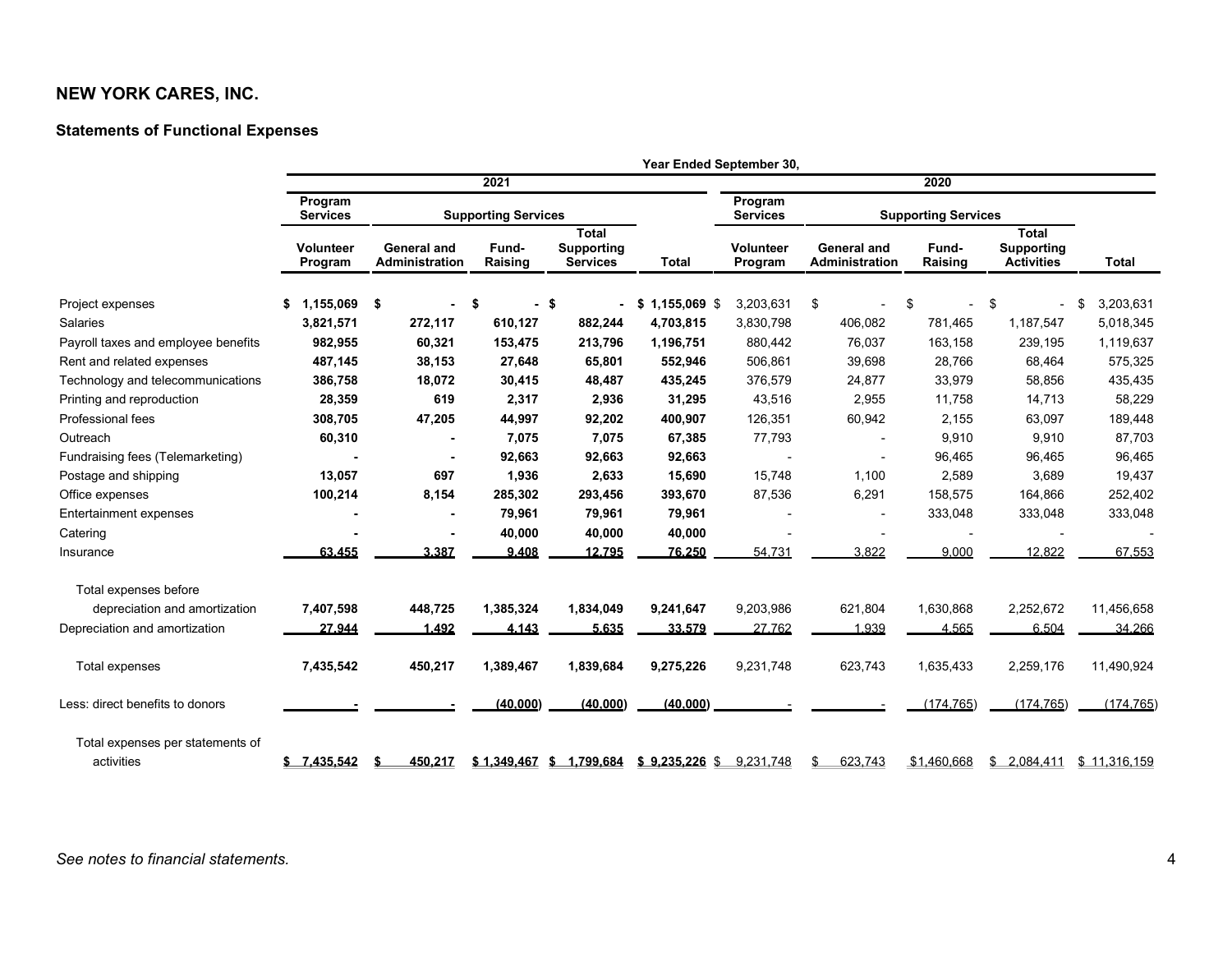## Statements of Cash Flows

|                                                                                                | <b>Year Ended</b><br>September 30, |                     |  |  |
|------------------------------------------------------------------------------------------------|------------------------------------|---------------------|--|--|
|                                                                                                | 2021                               | 2020                |  |  |
| <b>Cash flows from operating activities:</b><br>Change in net assets                           | 1,901,064<br>\$                    | \$<br>969,996       |  |  |
| Adjustments to reconcile change in net assets to net cash<br>provided by operating activities: |                                    |                     |  |  |
| Depreciation and amortization<br>PPP loan forgiveness                                          | 33,579<br>(957, 876)               | 34,266              |  |  |
| Bad debt expense                                                                               | 272,285                            | 144,686             |  |  |
| Net realized and unrealized gains on investments<br>Changes in:                                | (220, 648)                         | (233,996)           |  |  |
| Pledges receivable, net<br>Other receivables                                                   | 50,330<br>111,906                  | 130,998<br>260,816  |  |  |
| Prepaid expenses                                                                               | 6,925                              | 10,810              |  |  |
| Accounts payable and accrued expenses<br>Deferred revenue                                      | (153, 392)                         | 112,081<br>(38,025) |  |  |
| Refundable advances                                                                            | 148,937                            |                     |  |  |
| Deferred rent obligation                                                                       | (89.403)                           | (74, 810)           |  |  |
| Net cash provided by operating activities                                                      | 1.103.707                          | 1,316,822           |  |  |
| Cash flows from investing activities:                                                          |                                    |                     |  |  |
| Purchases of investments                                                                       | (211, 096)                         | (97, 387)           |  |  |
| Proceeds from sales of investments                                                             | 149,627                            | 18,874              |  |  |
| Net cash used in investing activities                                                          | (61.469)                           | (78, 513)           |  |  |
| Cash flows from financing activities:                                                          |                                    |                     |  |  |
| Proceeds from Paycheck Protection Program Ioan                                                 |                                    | 957,876             |  |  |
| Net cash provided by financing activities                                                      |                                    | 957,876             |  |  |
| Increase in cash and cash equivalents                                                          | 1,042,238                          | 2,196,185           |  |  |
| Cash and cash equivalents, beginning of year                                                   | 4.438.121                          | 2,241,936           |  |  |
| Cash and cash equivalents, end of year                                                         | 5,480,359                          | 4,438,121<br>S      |  |  |
| Supplemental disclosure of cash flow information:<br>Noncash donations of goods and services   | \$<br>382,499                      | 2,083,514<br>\$     |  |  |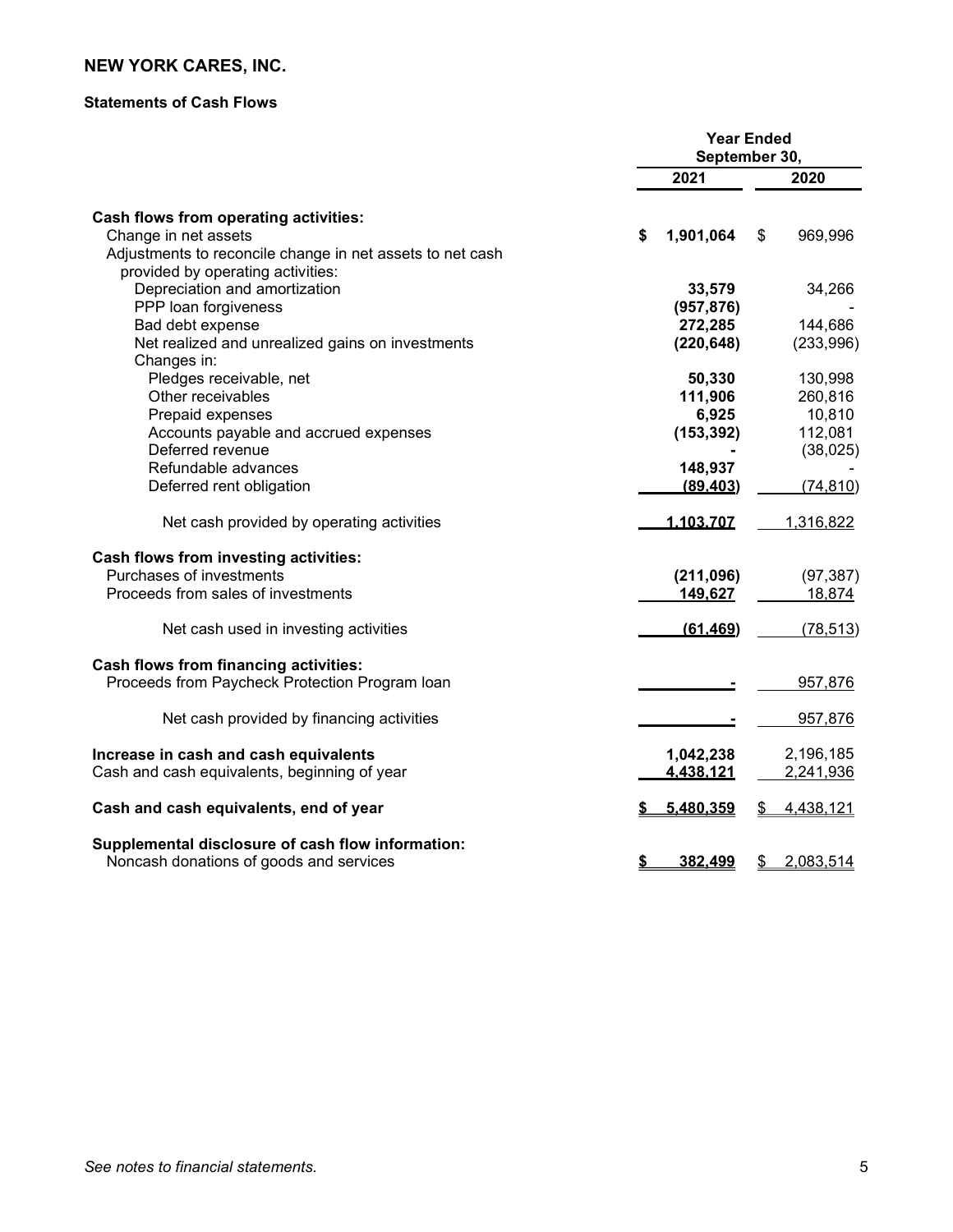Notes to Financial Statements September 30, 2021 and 2020

## NOTE A - ORGANIZATION AND SUMMARY OF SIGNIFICANT ACCOUNTING POLICIES

## [1] The Organization:

New York Cares, Inc. (the "Organization") is a not-for-profit organization incorporated under the laws of the State of New York. Founded in 1987, the Organization mobilizes tens of thousands of volunteers and/or contributors each year through (i) a wide variety of hands-on, monthly, volunteer projects, and (ii) annual events (such as New York Cares Day and the New York Cares Coat Drive). The Organization's volunteers tutor children, feed the hungry, assist people living with HIV/AIDS, revitalize gardens, take homeless children on cultural and recreational outings, visit the elderly, and more. The Organization develops ongoing partnerships with corporations, shelters, community agencies, and disaster-relief organizations ("Community Partners") that need volunteer support. Working closely with these agencies, the Organization creates and manages thousands of volunteer projects every year so that caring New Yorkers can make a difference.

The Organization is exempt from federal income taxes under Section 501(c)(3) of the U.S. Internal Revenue Code, and from state and local taxes under comparable laws.

## [2] Basis of accounting:

The financial statements of the Organization have been prepared using the accrual basis of accounting and conform to accounting principles generally accepted in the United States of America ("U.S. GAAP"), as applicable to not-for-profit entities.

## [3] Use of estimates:

The preparation of financial statements in conformity with U.S. GAAP requires management to make estimates and assumptions that affect the reported amounts of assets, liabilities, public support and revenue, and expenses, as well as the disclosure of contingent assets and liabilities. Actual results may differ from those estimates.

## [4] Cash and cash equivalents:

The Organization considers all highly liquid investments, with a maturity of three months or less when purchased, to be cash equivalents, with the exception of money-market funds, which are held as part of the investment portfolio.

#### [5] Investments:

The Organization's investments in mutual funds are reported at their fair values in the statements of financial position based on quoted market prices as of each fiscal year end. Cash and cash equivalents held as part of the investment portfolio are also included in the balances reported as investments.

The Organization's investments, in general, are subject to various risks, such as interest-rate, market, and credit risks. Due to the level of risk associated with certain investment vehicles, it is at least reasonably possible that changes in the values of those securities could occur in the near term and that such changes could materially affect the amounts reported in the financial statements.

Investment transactions are recorded on a trade-date basis. Realized gains and losses on investments sold, and unrealized appreciation or depreciation on investments held, are reported in the statements of activities as increases or decreases in net assets without donor restrictions, unless their use is restricted through donor stipulation. Realized gains and losses on investments are determined by comparison of the cost at acquisition to the proceeds at the time of disposition. Unrealized gains and losses on investments are determined by comparing the investments' cost to the fair values at the end of each fiscal year. The earnings from dividends and interest are recognized when earned.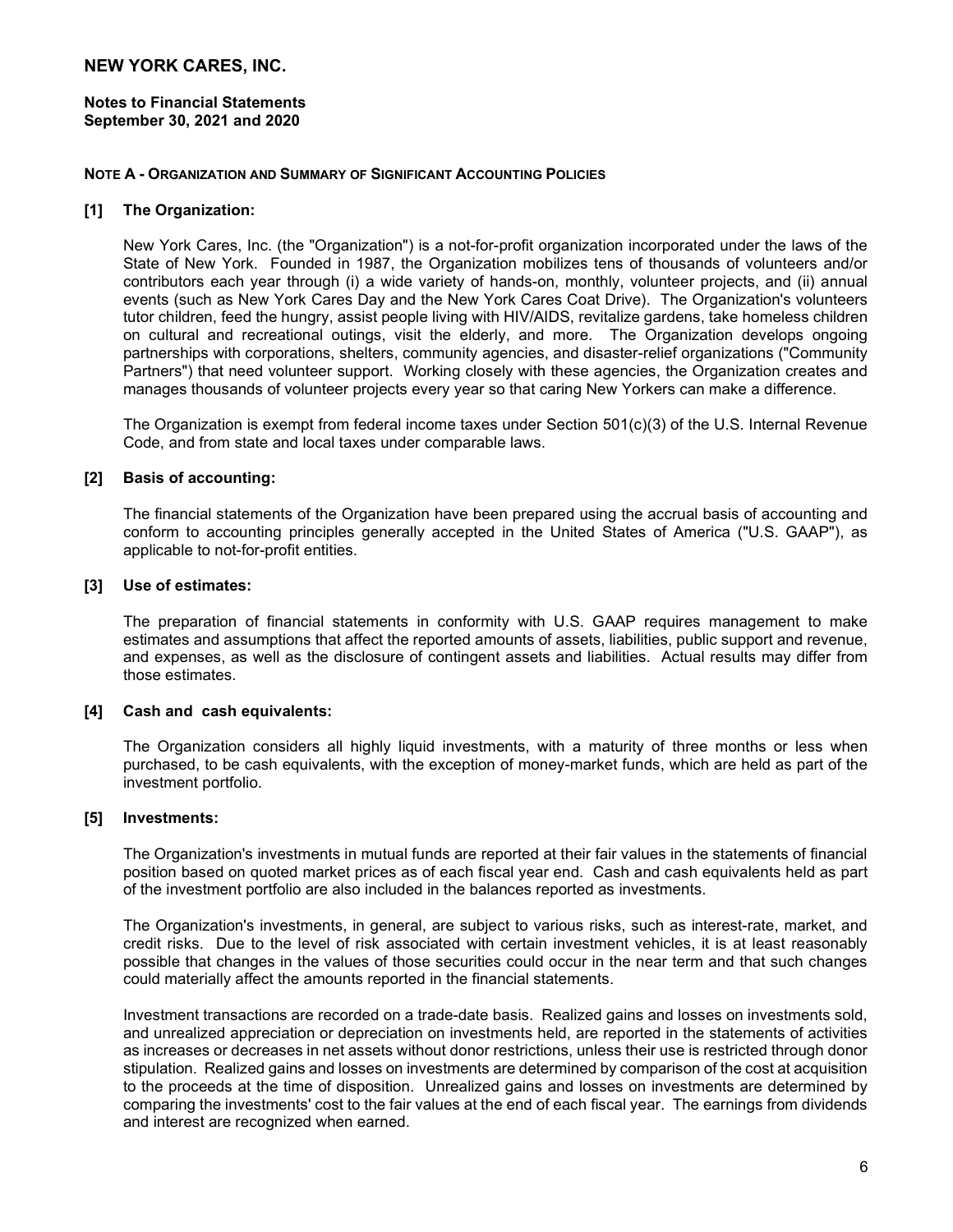Notes to Financial Statements September 30, 2021 and 2020

## NOTE A - ORGANIZATION AND SUMMARY OF SIGNIFICANT ACCOUNTING POLICIES (CONTINUED)

## [5] Investments: (continued)

The Organization's policy is to sell the donated securities immediately, and, accordingly, for purposes of the statements of cash flows, donated securities and the proceeds generated from their sale are included within operating activities.

Investment expenses include the services of the investment manager. The balances of investment management fees disclosed in Note C are those specific fees charged by the Organization's investment manager in each fiscal year; however, they do not include those fees that are embedded in investment transactions.

## [6] Property and equipment:

Property and equipment are stated at their original costs at the dates of acquisition, or, if contributed, at their fair values at the dates of donation, net of accumulated depreciation and amortization. The Organization capitalizes items of property and equipment that have a cost of \$1,000 or more and useful lives greater than one year, whereas minor costs of repairs and maintenance are expensed as incurred. Depreciation is provided using the straight-line method over a period of three to ten years for computers, furniture, and equipment. Amortization of leasehold improvements is provided using the straight-line method over the terms of the lease, or the useful lives of the improvements, whichever is shorter.

Management evaluates the recoverability of the investment in long-lived assets on an ongoing basis and recognizes any impairment in the year of determination. There were no triggering events occurring which would impact property and equipment requiring management to test for, or adjust for, impairment losses during fiscal year 2021 or 2020. However, it is reasonably possible that relevant conditions could change in the near term and necessitate a change in management's estimate of the recoverability of these assets.

## [7] Accrued vacation:

Accrued vacation represents the Organization's obligation for the cost of unused employee vacation time payable in the event that all employees left the Organization. In response to the coronavirus ("COVID-19") pandemic, the Organization temporarily updated its time-off policy, allowing employees to carry over an additional five days of unused vacation time, for a total of fifteen days, into the 2021 calendar year. As of September 30, 2021 and 2020, the accrued vacation obligation was approximately \$229,000 and \$212,000, respectively, and has been included within accounts payable and accrued expenses in the statements of financial position.

## [8] Paycheck Protection Program loan payable:

On March 27, 2020, Congress enacted the Coronavirus Aid Relief, and Economic Security Act ("CARES Act"). The Paycheck Protection Program ("PPP") established by the CARES Act, implemented by the U.S. Small Business Administration ("SBA"), provided businesses, including certain not-for-profit organizations, with funds to pay payroll and qualifying expenditures during the COVID-19 pandemic. During fiscal-year 2020, the Organization applied for and received PPP funds.

There are two acceptable methods for accounting for the PPP funds received under the CARES Act. Entities can elect to treat the funds as a loan or as a conditional contribution. During fiscal-year 2020, the Organization elected to record the PPP funds as a loan under the Financial Accounting Standards Board's (the "FASB") Accounting Standards Codification ("ASC") 470 Debt. During the year ending September 30, 2021, the Organization applied for and received full forgiveness of its loan from the bank and the SBA in the amount of \$957,876. Accordingly, this amount has been reflected as a gain on loan forgiveness on the statements of activities as of September 30, 2021.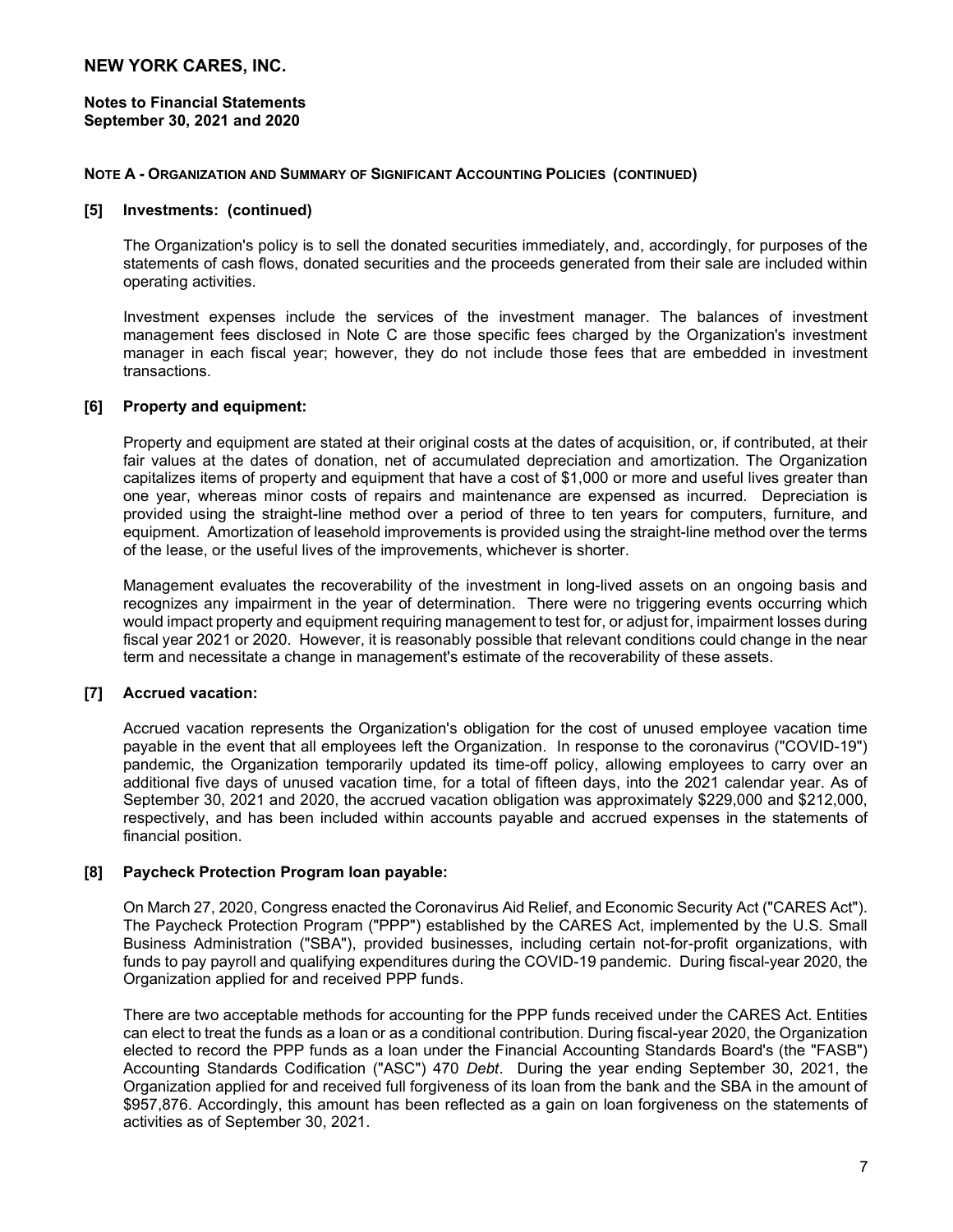Notes to Financial Statements September 30, 2021 and 2020

## NOTE A - ORGANIZATION AND SUMMARY OF SIGNIFICANT ACCOUNTING POLICIES (CONTINUED)

## [9] Deferred rent obligation:

Rent expense is recognized using the straight-line method over the term of the lease. The difference between rent expense incurred and the rental amounts actually paid, which is attributable to scheduled rent increases and a rent abatement, is reported as a deferred rent obligation in the statements of financial position.

## [10] Net assets:

The net assets of the Organization and changes therein are classified and reported as follows:

(i) Net assets without donor restrictions:

Net assets without donor restrictions, represent those resources for which there are no restrictions by donors as to their use and are categorized as follows:

- Undesignated, available for general operations undesignated and available for the ongoing activities and working capital needs of the Organization.
- Board-designated endowment fund designated by the Board of Directors to function as an endowment.
- (ii) Net assets with donor restrictions:

Net assets with donor restrictions, represent those resources the use of which has been restricted by donors to specific purposes and/or a specific period of time. Net assets released from restrictions, which are reclassified as net assets without donor restrictions and reported in the statements of activities as net assets released from restrictions, represent one of the following: (i) the satisfaction of the restricted purposes specified by the donors; or (ii) the passage of time.

## [11] Revenue recognition:

(i) Contributions, grants and pledges:

Contributions and grants received in support of current operations are reported as "without donor restrictions" in the statements of activities. Contributions which support future operations or donorrestricted purposes are reported as "with donor restrictions". Contributions to the Organization are recognized as revenue upon the receipt of cash, other assets, or of unconditional pledges. Contributions to be received after one year are discounted at an appropriate interest rate, commensurate with the risk involved.

(ii) Special events:

The Organization conducts special events for which the food and beverages may be donated. A portion of the gross proceeds paid by the attendees represents payment for the direct cost of the benefits received by the attendees at the event. Such special-event income is reported net of the direct cost of the event that is attributable to the benefit that the donors receive.

(iii) Earned revenue:

Earned revenue represents income received by the Organization related to monies collected from the Volunteer Impact Program run by the Organization. Revenue is recognized when the performance obligation of participation within the program is fulfilled.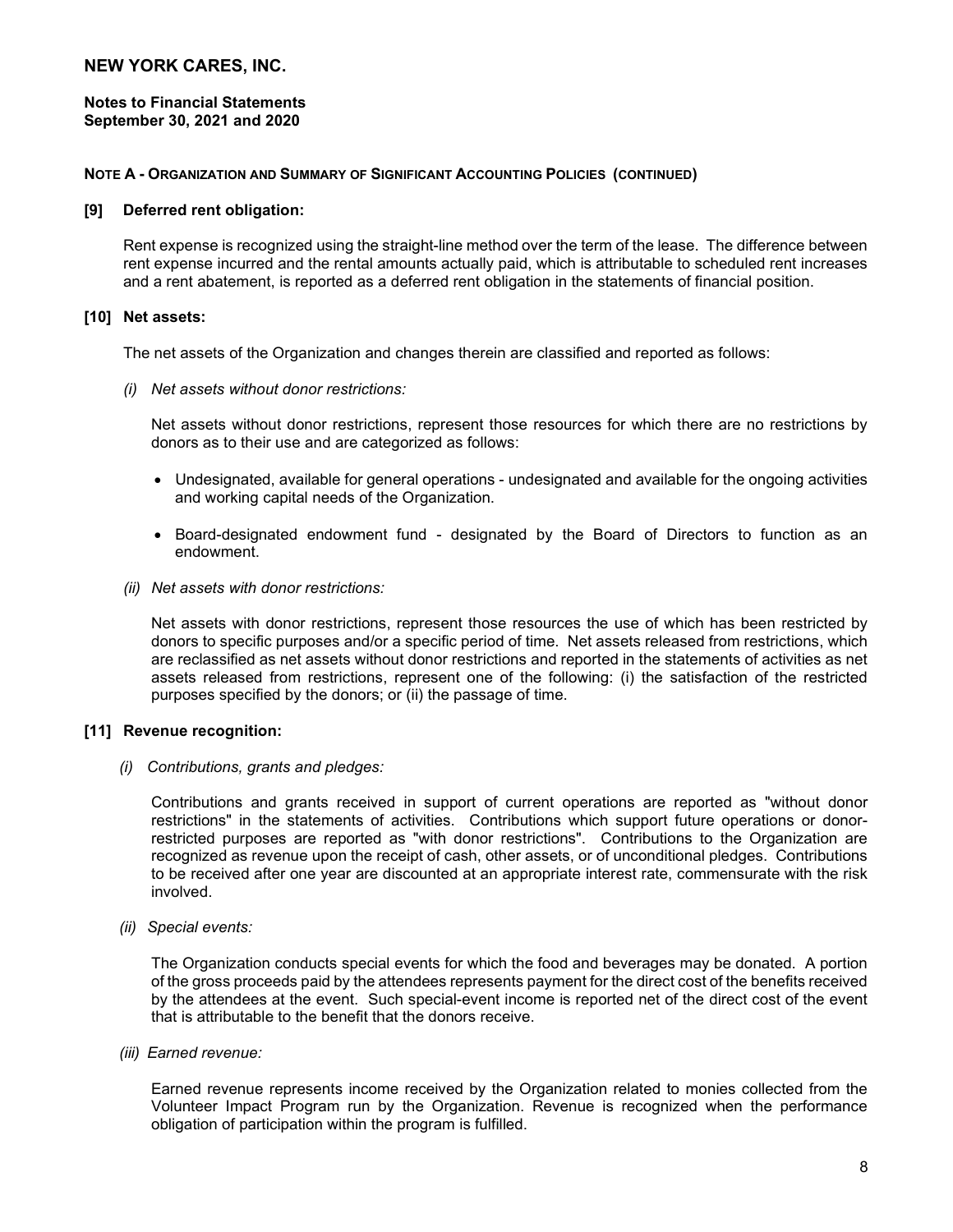## Notes to Financial Statements September 30, 2021 and 2020

## NOTE A - ORGANIZATION AND SUMMARY OF SIGNIFICANT ACCOUNTING POLICIES (CONTINUED)

## [12] Functional allocation of expenses:

The Organization's financial statements report certain categories of expenses that are attributable to program and supporting services of the Organization. These costs have been summarized on a functional basis in the accompanying statements of activities. The statements of functional expenses present expenses by function and natural classification. Accordingly, certain costs that are directly attributable to a specific functional area of the Organization are reported as expenses of those functional areas. Within program expenses are project expenses that relate to the cost of supplies for the various volunteer projects. The expenses that are allocated include rent and related expenses and insurance, all of which have been allocated on a square-footage basis. Technology and telecommunications, printing and reproduction and supplies and office expenses have been allocated on the basis of utilization of resources by department, whereas salaries, benefits and taxes have been allocated on the basis of estimates of time and effort.

## [13] Income taxes:

The Organization is subject to the provisions of the FASB's ASC Topic 740, Income Taxes, as it relates to accounting and reporting for uncertainty in income taxes. Because of the Organization's general tax-exempt status, management believes ASC Topic 740 has not had, and is not anticipated to have, a material impact on the Organization's financial statements.

## [14] Adoption of accounting principle:

#### Revenue from contracts with customers:

In May 2014, the FASB issued Accounting Standards Update ("ASU") 2014-09, Revenue from Contracts with Customers (Topic 606), which outlines a single comprehensive model for entities to use in accounting for revenue arising from contracts with customers and supersedes most current revenue recognition guidance, including industry specific guidance. ASU 2014-09 requires an entity to recognize revenue depicting the transfer of goods or services to customers in an amount that reflects the consideration to which the entity expects to be entitled in exchange for those goods or services. The standard permits the use of either the retrospective or cumulative effect transition method. The standard is effective for fiscal years beginning after December 15, 2019, and accordingly, the Organization adopted this pronouncement for its fiscal year ended September 30, 2021, on the retrospective basis. Analysis of the various provisions of this standard resulted in no significant changes in the way the Organization recognized revenue, and therefore no changes to the previously issued audited financial statements were required on a retrospective basis.

## [15] Upcoming accounting pronouncements:

#### (i) Leases:

In February 2016, the FASB issued ASU 2016-02, Leases (Topic 842), as amended, which supersedes the current leasing guidance and upon adoption, will require lessees to recognize right-of-use assets and lease liabilities on the statements of financial position for all leases with terms longer than 12 months. Leases will be classified as either finance or operating, with classification affecting the pattern of expense recognition in the statements of activities. Leases with a term of 12 months or less will be accounted for similar to existing guidance for operating leases today. The new standard is effective for the Organization for the annual period beginning after December 15, 2021. Upon the adoption of the guidance, operating leases are capitalized on the statements of financial position at the present value of lease payments. The statements of financial position amount recorded for existing leases at the date of adoption of ASU 2016- 02 will be calculated using the applicable incremental borrowing rate, or risk free at the date of adoption. The impact on the Organization's financial statements is currently being evaluated. Information about the Organization's undiscounted future lease payments and the timing of those payments is provided in Note L.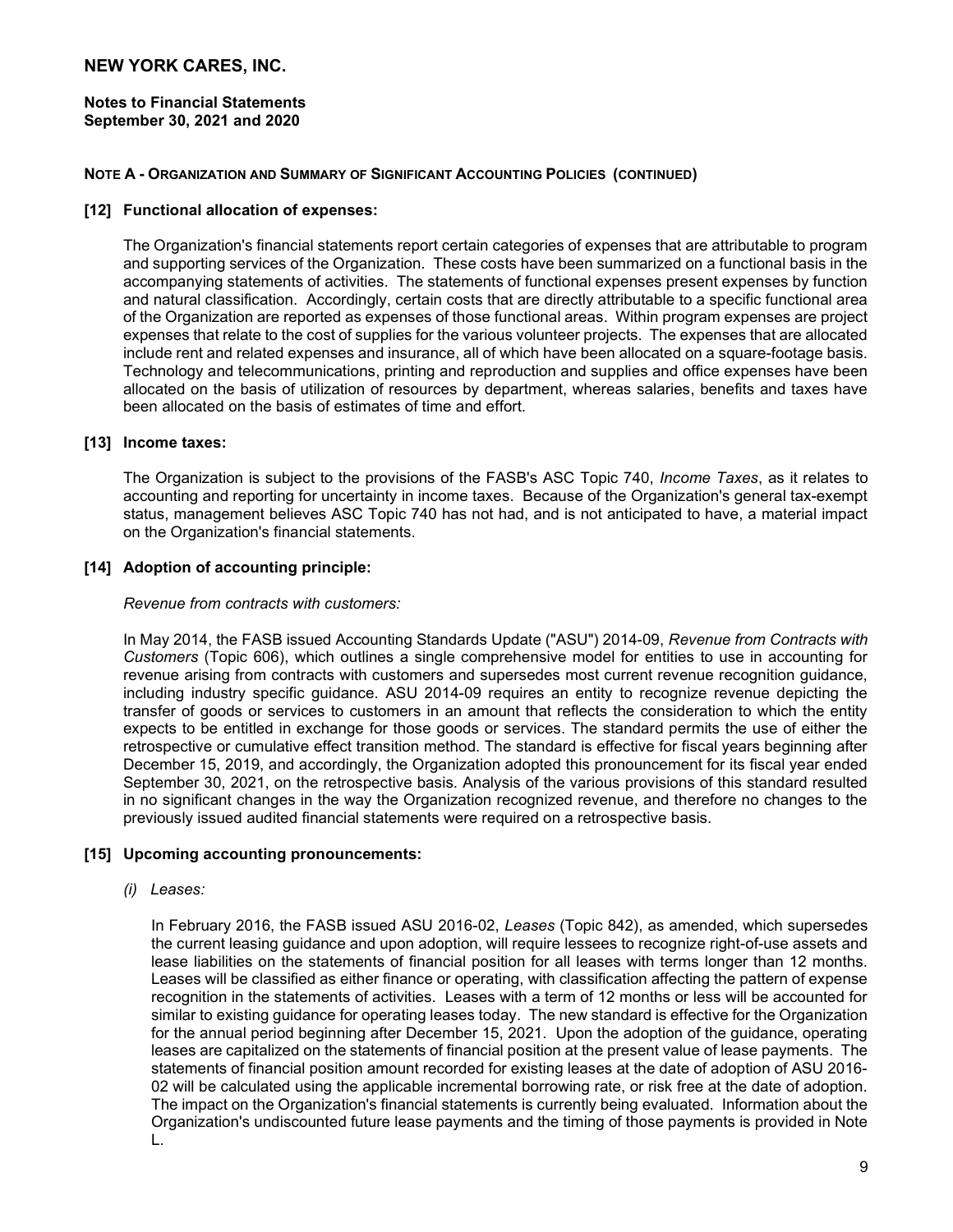Notes to Financial Statements September 30, 2021 and 2020

## NOTE A - ORGANIZATION AND SUMMARY OF SIGNIFICANT ACCOUNTING POLICIES (CONTINUED)

## [15] Upcoming accounting pronouncements: (continued)

(ii) Contributed nonfinancial assets:

In September 2020, the FASB issued ASU 2020-07, Not-for-Profit Entities (Topic 958): Presentation and Disclosures by Not-for-Profit Entities for Contributed Nonfinancial Assets, intended to improve transparency in the reporting of contributed nonfinancial assets, also known as gifts-in-kind, for not-forprofit organizations. The ASU requires a not-for-profit organization to present contributed nonfinancial assets as a separate line item in the statement of activities, apart from contributions of cash or other financial assets. For each category of contributed nonfinancial assets recognized, the not-for-profit organization will need to disclose: (i) qualitative information about whether the contributed nonfinancial assets were either monetized or utilized during the reporting period. If utilized, a description of the programs or other activities in which those assets were used; (ii) the not-for-profit's policy (if any) about monetizing rather than utilizing contributed nonfinancial assets; (iii) a description of any donor-imposed restrictions associated with the contributed nonfinancial assets; (iv) the valuation techniques and inputs used to arrive at a fair value measure, in accordance with the requirements in Topic 820, Fair Value Measurement, at initial recognition; and (v) the principal market (or most advantageous market) used to arrive at a fair value measure, if it is a market in which the recipient entity is prohibited by a donor-imposed restriction from selling or using the contributed nonfinancial assets. The amendments in this ASU will be applied on a retrospective basis and are effective for annual reporting periods beginning after June 15, 2021. Management is in the process of assessing the impact of this ASU on the financial statements.

## [16] Subsequent events:

The Organization evaluated subsequent events through April 27, 2022, the date on which the financial statements were available to be issued.

#### NOTE B - PLEDGES RECEIVABLE

At each fiscal year-end, pledges receivable consisted of the following:

|                                                                                      | September 30, |                            |   |                     |
|--------------------------------------------------------------------------------------|---------------|----------------------------|---|---------------------|
|                                                                                      |               | 2021                       |   | 2020                |
| Less than one year<br>One to five years                                              | \$            | 1,733,943<br><u>83.333</u> | S | 2,084,001<br>10,000 |
|                                                                                      |               | 1,817,276                  |   | 2,094,001           |
| Less: discount to present value of 2.5%<br>Less: allowance for uncollectible amounts |               | (487)<br>(150.000)         |   | (487)<br>104, 110   |
|                                                                                      |               | <u>1.666.789</u>           |   | 1.989.404           |

An allowance for uncollectible pledges receivable is provided, using management's judgment of potential defaults, which considers factors such as the prior-collection history, the type of contribution, and the nature of fund-raising activity.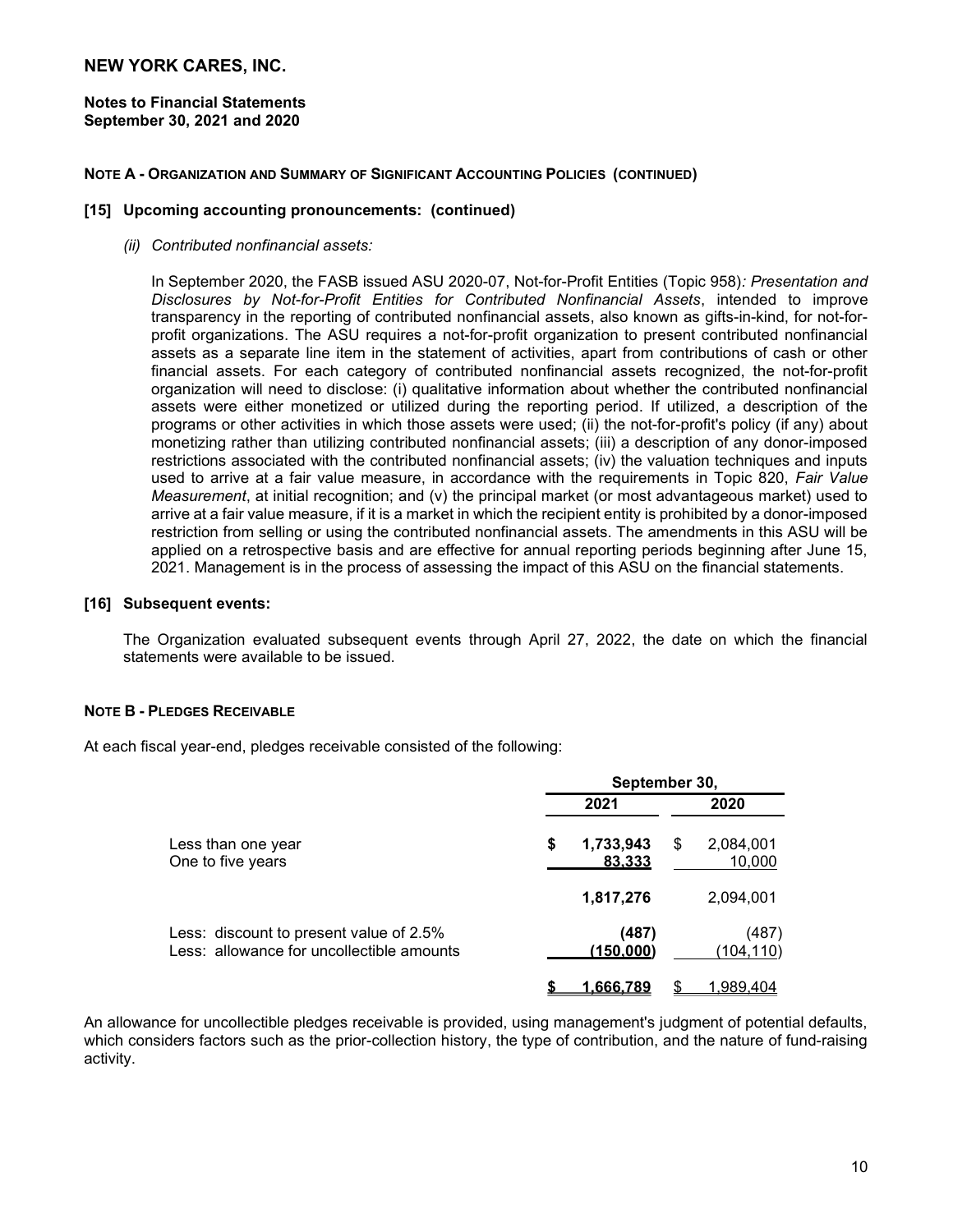## Notes to Financial Statements September 30, 2021 and 2020

## NOTE C - INVESTMENTS

At each fiscal year-end, investments consisted of the following:

|                                     | September 30, |                      |   |                      |     |                      |      |                      |
|-------------------------------------|---------------|----------------------|---|----------------------|-----|----------------------|------|----------------------|
|                                     |               | 2021                 |   |                      |     |                      | 2020 |                      |
|                                     |               | <b>Fair Value</b>    |   | Cost                 |     | <b>Fair Value</b>    |      | Cost                 |
| Money-market funds<br>Mutual funds: | S             | 330,536              | S | 330,535              | -\$ | 330,485              | - \$ | 330,485              |
| Bond funds<br>Stock funds           |               | 3,723,217<br>968,981 |   | 3,597,054<br>510,289 |     | 3,491,858<br>918,274 |      | 3,288,569<br>623,386 |
|                                     |               | \$ 5.022.734         |   | 4.437.878            | \$. | 4.740.617            |      | 4.242.440            |

During each fiscal year, investment earnings consisted of the following:

|                                           | September 30, |                    |    |                      |  |
|-------------------------------------------|---------------|--------------------|----|----------------------|--|
|                                           |               | 2021               |    | 2020                 |  |
| Interest and dividends<br>Investment fees | \$            | 77,488<br>(15.224) | \$ | 107,206<br>(14, 415) |  |
| Net investment income                     |               | 62.264             |    | 92.791               |  |
| Unrealized gains<br>Realized gains        |               | 86,679<br>133.969  |    | 229,710<br>4,286     |  |
| Total unrealized and realized gains       |               | 220.648            |    | 233,996              |  |
| Total investment return                   |               | 282,912            |    | 326,787              |  |

The FASB's ASC Topic 820, Fair Value Measurements, establishes a three-level valuation hierarchy of fair-value measurements. These valuation techniques are based upon observable and unobservable inputs. Observable inputs reflect market data obtained from independent sources, while unobservable inputs reflect market assumptions. These two types of inputs create the following fair-value hierarchy:

- Level 1: Valuations are based on observable inputs that reflect quoted market prices in active markets for identical investments at the reporting date.
- Level 2: Valuations are based on: (i) quoted prices for similar investments in active markets; or (ii) quoted prices for those investments, or similar investments, in markets that are not active; or (iii) pricing inputs other than quoted prices that are directly or indirectly observable at the reporting date.
- Level 3: Valuations are based on pricing inputs that are unobservable and includes situations where: (i) there is little, if any, market activity for the investments; or (ii) the investments cannot be independently valued.

The availability of market data is monitored by the Organization to assess the appropriate classification of financial instruments within the fair-value hierarchy. Changes in economic conditions or valuation techniques may require the transfer of financial instruments from one level to another. In such instances, the transfer is reported at the beginning of the reporting period.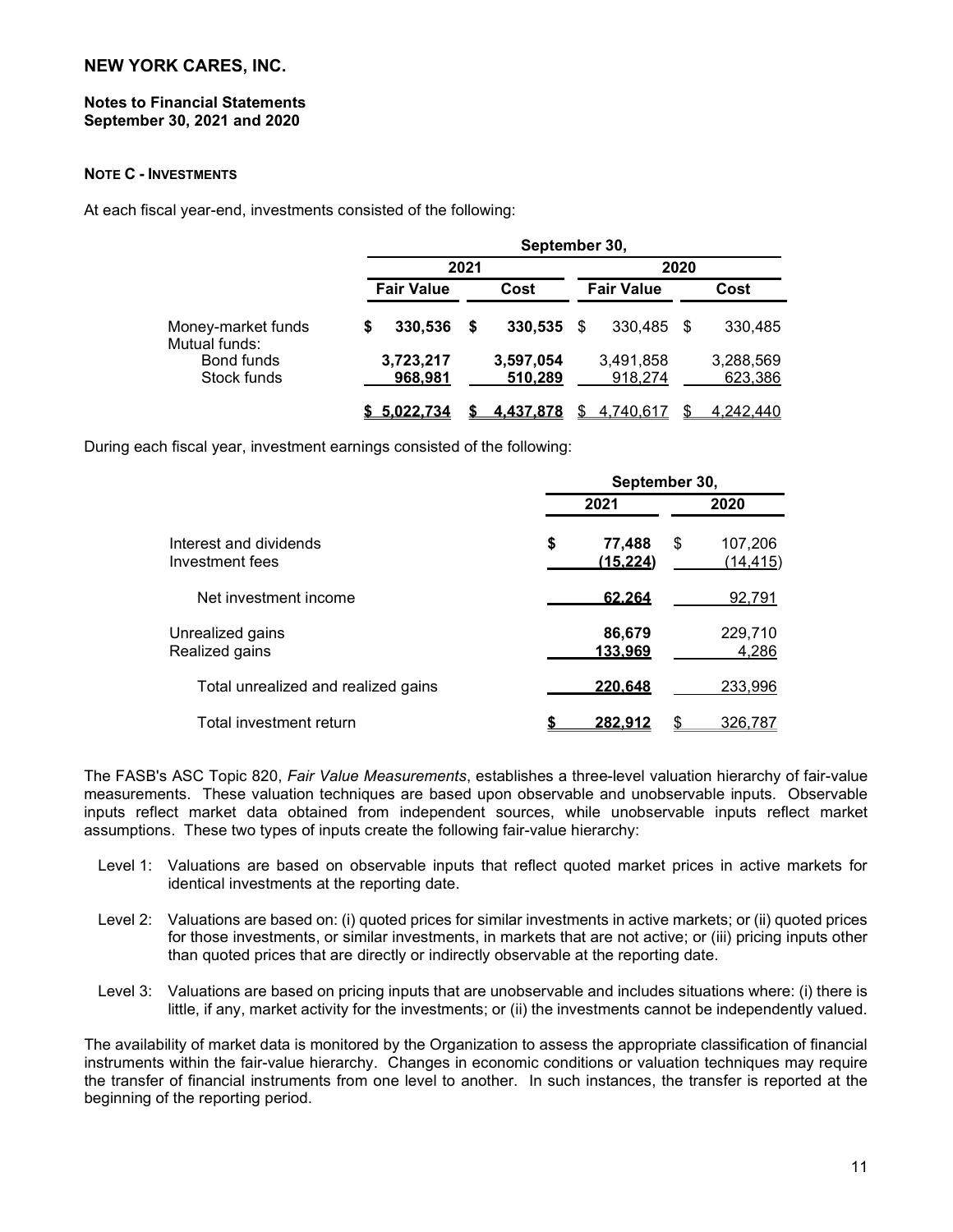## Notes to Financial Statements September 30, 2021 and 2020

## NOTE C - INVESTMENTS (CONTINUED)

The following table summarizes the fair values of the Organization's investments at each fiscal year, in accordance with the ASC Topic 820 fair-value levels:

|                                    | September 30,               |                            |                            |                           |  |  |  |  |  |
|------------------------------------|-----------------------------|----------------------------|----------------------------|---------------------------|--|--|--|--|--|
|                                    |                             | 2021                       |                            | 2020                      |  |  |  |  |  |
|                                    | Level 1                     | Total                      | Level 1                    | Total                     |  |  |  |  |  |
| Money-market funds<br>Mutual funds | 330,536<br><u>4.692.198</u> | 330,536<br>\$<br>4.692.198 | 330,485<br>\$<br>4,410,132 | 330,485<br>S<br>4,410,132 |  |  |  |  |  |
|                                    | 5,022,734                   | 5.022.734                  | \$4,740,617                | 4,740,617                 |  |  |  |  |  |

## NOTE D - PROPERTY AND EQUIPMENT

At each fiscal year-end, property and equipment consisted of the following:

| September 30,                       |        |                                 |  |
|-------------------------------------|--------|---------------------------------|--|
| 2021                                |        | 2020                            |  |
| \$<br>429,786<br>120,630<br>347,786 | \$     | 429,786<br>120,630<br>347,786   |  |
| 898,202<br>(846, 467)               |        | 898,202<br>(812, 888)<br>85.314 |  |
|                                     | 51,735 | \$                              |  |

## NOTE E - DONATED GOODS AND SERVICES

For recognition of donated services in the Organization's financial statements, such services must: (i) create or enhance non-financial assets; and (ii) typically need to be acquired if not provided by donation. Additionally, recognition of donated services must: (i) require a specialized skill; and (ii) be provided by individuals possessing these skills. Donated goods and services are recorded as support at their estimated fair values at the dates of donation and are reported as without donor restrictions unless the donor has restricted the donated assets for a specific purpose. Donated goods and services are reported as both contributions and offsetting expenses in the accompanying statements of activities.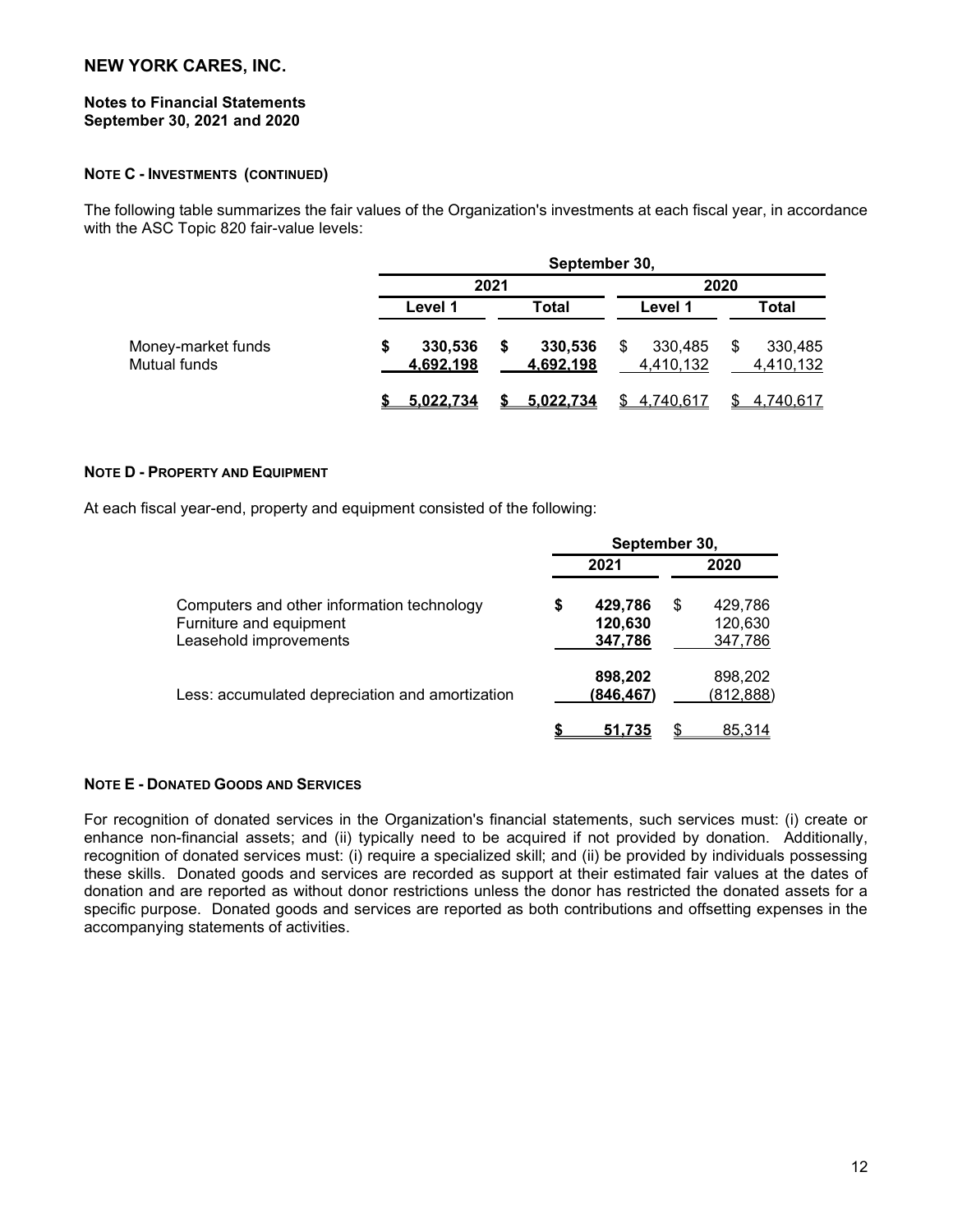## Notes to Financial Statements September 30, 2021 and 2020

## NOTE E - DONATED GOODS AND SERVICES (CONTINUED)

At each fiscal year-end, the fair value of donated goods and services was as follows:

|                        | Year Ended September 30. |                     |           |                 |                 |              |  |
|------------------------|--------------------------|---------------------|-----------|-----------------|-----------------|--------------|--|
|                        |                          | 2021                |           |                 | 2020            |              |  |
|                        | Goods                    | <b>Services</b>     | Total     | Goods           | <b>Services</b> | <b>Total</b> |  |
| Coat drive             | \$<br>255,374            | S<br>$\blacksquare$ | \$255,374 | $$1,821,714$ \$ | -               | \$1,821,714  |  |
| Project expenses       | ۰                        | 49,200              | 49.200    | ۰               | 120.269         | 120,269      |  |
| Special-event expenses | ۰                        | ۰                   | ۰         | 11.433          | ۰               | 11,433       |  |
| Professional fees      |                          | 77,925              | 77,925    |                 | 130.098         | 130,098      |  |
|                        | 255,374                  | \$127,125           | \$382,499 | \$1,833,147     | \$250,367       | \$2,083,514  |  |

Donated project revenues and expenses consisted primarily of warehouse space and software licenses. Donated special-event expenses consisted primarily of food and beverages used during events. Donated professional fees consisted of legal services.

Unpaid volunteers have made significant contributions of their time to assist the Organization in carrying out its mission. However, these contributed services have not been recognized in the accompanying financial statements because they do not meet the criteria for recognition under generally accepted accounting principles.

## NOTE F - DAYS OF SERVICE

During fiscal-years 2021 and 2020, respectively, corporate sponsors funded approximately \$118,822 and \$333,000 in program-related supplies and expenses that benefit the Organization's community partners. The Organization requires the funding for these supplies and expenses to be received from corporate sponsors in advance of the projects for which they are incurred. However, in rare cases, the Organization may incur expenses related to a project prior to receiving this funding. When this occurs, the Organization creates a receivable position and works with the sponsor to ensure that these funds are collected before additional projects can be planned and executed. These projects were planned and managed by the Organization's staff members through the Organization's customized corporate-service programs. As the program-related supplies and expenses are incurred, the Organization recognizes both revenue and expenses of the same amount. As of September 30, 2021, \$148,937 was recognized as refundable advances on the statements of financial position for projects that had not yet taken place. As of September 30, 2020, \$111,906 was recognized as other receivables on the statements of financial position. Other receivables are considered to be fully collectible, and accordingly, no allowance for these receivables has been established.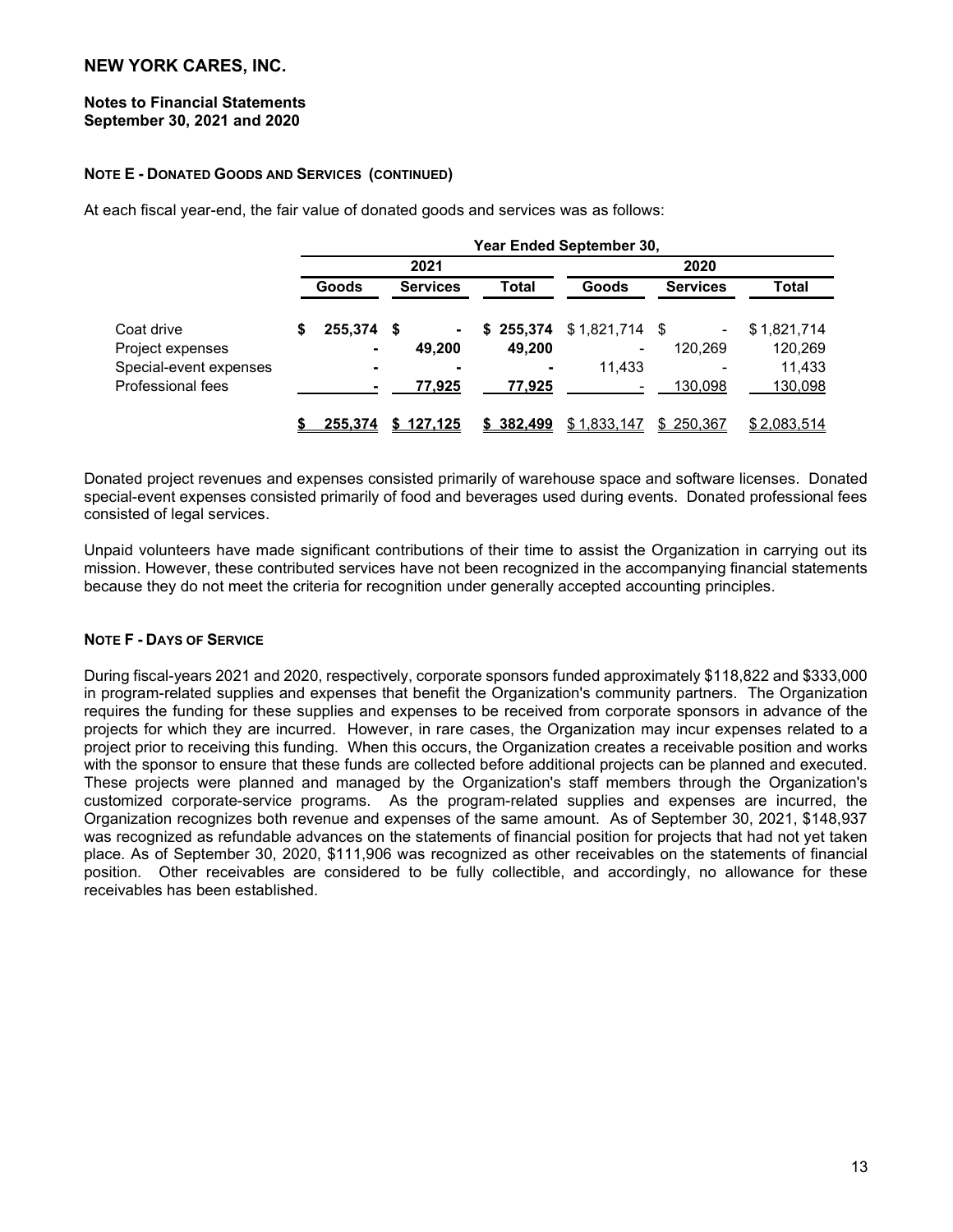#### Notes to Financial Statements September 30, 2021 and 2020

## NOTE G - NET ASSETS WITH DONOR RESTRICTIONS

At each fiscal year-end, net assets with donor restrictions consisted of the following:

|                                  | September 30, |             |  |
|----------------------------------|---------------|-------------|--|
|                                  | 2021          | 2020        |  |
| Subject to the passage of time:  |               |             |  |
| Pledges                          | \$1,345,717   | \$1,484,474 |  |
| December coat drive              | 83,967        | 70,934      |  |
| NYC Marathon                     | 19,658        | 1,948       |  |
| Winter benefit                   | 379,010       | 341,603     |  |
| Subject to purpose restrictions: |               |             |  |
| <b>Stand with Students</b>       | 286,864       |             |  |
| Cash for Coats                   | 165.000       |             |  |
|                                  | \$2,280,216   | \$1.898.959 |  |

During each fiscal year, net assets with donor restrictions released from restriction were for the following:

|                                       | September 30,   |      |           |
|---------------------------------------|-----------------|------|-----------|
|                                       | 2021            | 2020 |           |
| Expiration of time restrictions:      |                 |      |           |
| Pledges                               | \$1,484,474     | S    | 1,299,497 |
| December coat drive                   | 70.935          |      | 71.428    |
| New York Cares Day                    |                 |      | 23,358    |
| NYC Marathon                          | 1,850           |      | 22.927    |
| Winter benefit                        | 341,603         |      | 168.878   |
| Satisfaction of purpose restrictions: |                 |      |           |
| Cash for Coats                        |                 |      | 150,000   |
| Days of Service                       | <u> 118.822</u> |      | 333,212   |
|                                       | 2.017.684       |      | 2.069.300 |

#### NOTE H - ACCOUNTING AND REPORTING FOR THE ENDOWMENT

## [1] Net assets without donor restrictions (Board-designated endowment fund):

The Organization's endowment consist solely of a Board-designated fund. The Board-designated endowment fund is comprised of resources designated by the Board of Directors to be used for growth and sustainability of the Organization.

## [2] Interpretation of relevant law:

The Organization adheres to the provisions of the New York Prudent Management of Institutional Funds Act ("NYPMIFA") that are applicable to assets held for endowment.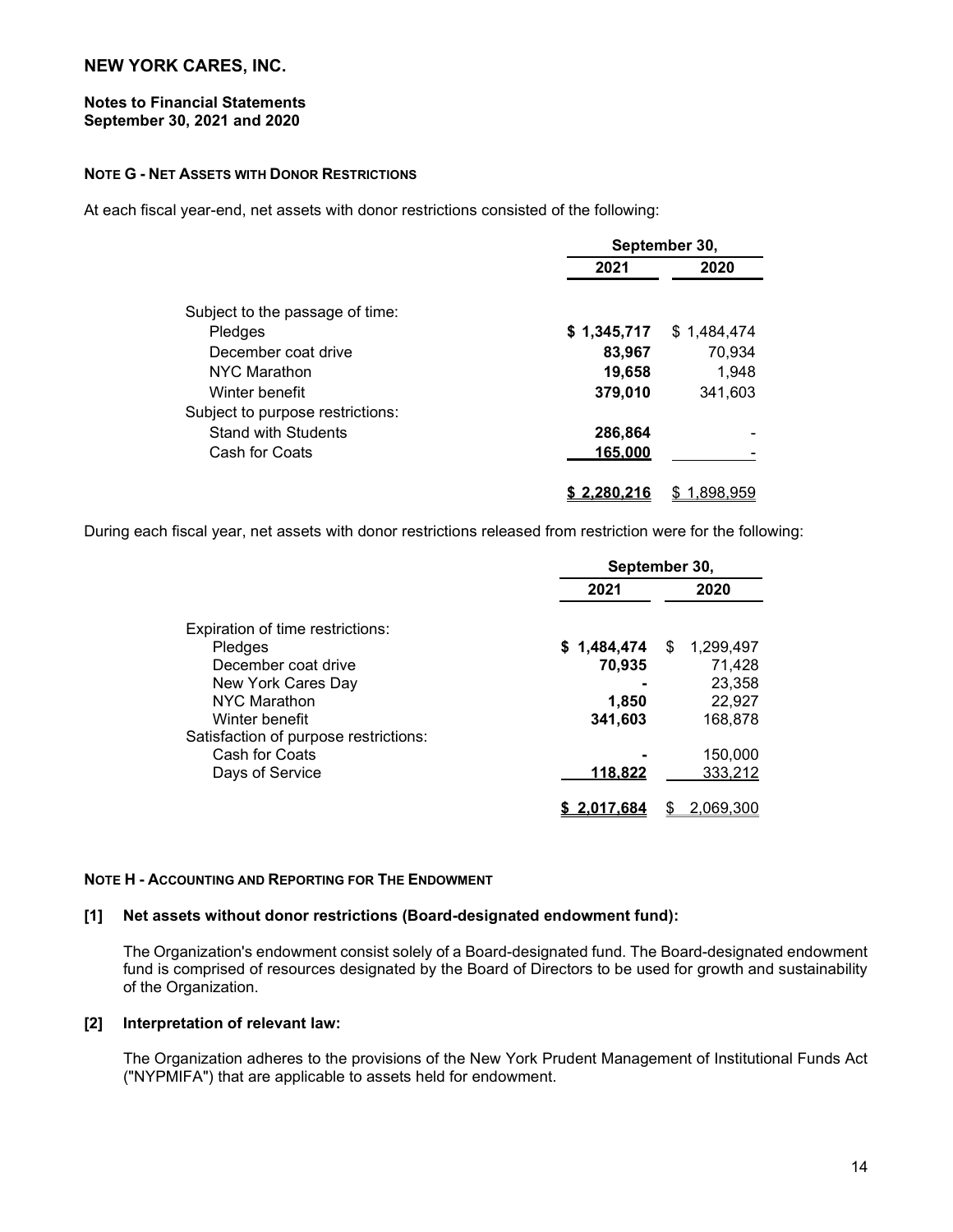Notes to Financial Statements September 30, 2021 and 2020

## NOTE H - ACCOUNTING AND REPORTING FOR THE ENDOWMENT (CONTINUED)

## [3] Changes in endowment net assets during each fiscal year:

|                                                                                        | <b>Without Donor Restrictions</b> |                   |  |  |
|----------------------------------------------------------------------------------------|-----------------------------------|-------------------|--|--|
|                                                                                        | September 30,                     |                   |  |  |
|                                                                                        | 2021                              | 2020              |  |  |
| Board-designated fund, beginning of year                                               | \$4.410.132                       | 4.100.484         |  |  |
| Investment return:<br>Dividend income, net<br>Net realized and unrealized appreciation | 77,039<br>205.027                 | 79,938<br>229,710 |  |  |
| Total investment return                                                                | 282,066                           | 309,648           |  |  |
| Board-designated fund, end of year                                                     | 4.692.198                         | 4.410.132         |  |  |

## [4] Return objectives and strategies employed for achieving objectives:

The Organization has adopted an investment policy for its endowment assets that attempts to provide a predictable stream of funding for the future needs and goals of the Organization. Endowment assets are invested in a diversified manner, so that up to 50% is invested in equities and the balance is invested in highquality bonds and other fixed-income securities, to maximize return with a low risk.

## [5] Spending policy:

The Executive Committee of the Board of Directors of the Organization has a policy of appropriating for distribution each year up to 5% of the total value of the funds, averaged over the year. If the total return in a single year is less than or equal to 5% of the corpus, and is greater than zero, the Executive Committee of the Board of Directors may decide to transfer an amount up to the total return for the year. The Executive Committee elected not to appropriate the Organization's endowment fund during either fiscal year.

#### NOTE I - LIQUIDITY AND AVAILABILITY OF RESOURCES

The following reflects the Organization's financial assets as of September 30, 2021 and 2020, reduced by amounts not available for general use within one year due to donor-imposed restrictions or internal designations. Amounts not available include amounts set aside by the Board for growth and sustainability of the Organization that could be drawn upon if the Board of Directors approves the action.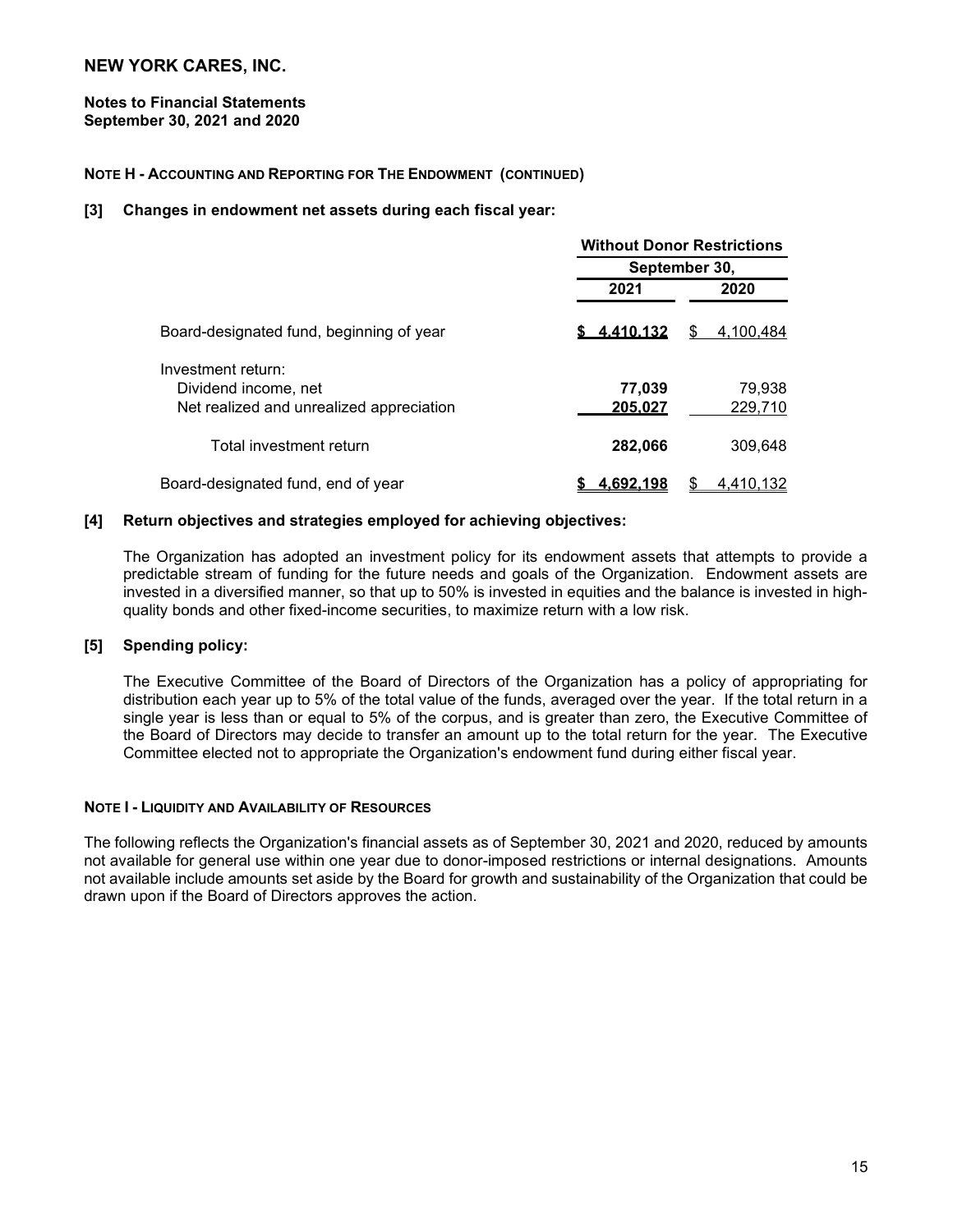## Notes to Financial Statements September 30, 2021 and 2020

## NOTE I - LIQUIDITY AND AVAILABILITY OF RESOURCES (CONTINUED)

The Organization's financial assets available within one year of the statements of financial position dates for general expenditure are as follows:

|                                                                                                                                                 | September 30, |             |                                               |
|-------------------------------------------------------------------------------------------------------------------------------------------------|---------------|-------------|-----------------------------------------------|
|                                                                                                                                                 |               | 2021        | 2020                                          |
| Cash and cash equivalents<br>Pledges receivable, net<br>Other receivable                                                                        | \$            | 1,666,789   | 5,480,359 \$4,438,121<br>1,989,404<br>111,906 |
| Investments                                                                                                                                     |               | 5.022.734   | 4,740,617                                     |
| Total financial assets available within one year                                                                                                |               | 12,169,882  | 11.280.048                                    |
| Less: amounts unavailable for general expenditures within one year, due to:<br>Restrictions by donors for:<br>Purpose and/ or time restrictions |               | (2,280,216) | (1,898,959)                                   |
| Amounts unavailable to management without the Board's approval:<br>Board-designated endowment fund                                              |               | (4,692,198) | (4,410,132)                                   |
| Total financial assets available to meet cash needs for<br>general expenditures within one year                                                 |               | 5.197.468   | \$4,970,957                                   |

Liquidity policy:

The Organization maintains a sufficient level of operating cash and short-term investments to be available as its general expenditures, liabilities, and other obligations come due as part of the Organization's liquidity management. Additionally, the Organization has a Board-designated endowment fund, whereby amounts could be made available for current operations, if necessary, however the Organization does not intend to spend this fund for purposes other than those identified.

## NOTE J- EMPLOYEE-BENEFIT PLAN

The Organization maintains a Section 403(b) tax-deferred annuity plan for the benefit of its employees. All employees are eligible to participate, and employee contributions are based upon Internal Revenue Service and U.S. Department of Labor guidelines. Each plan year, the Board of Directors determines the amount of matching contributions, if any, for all eligible participants. The match contributed by the Organization in fiscal-years 2021 and 2020 was \$61,519 and \$68,728, respectively.

## NOTE K - CONCENTRATION OF CREDIT RISK

The Organization maintains its cash and cash equivalents in high-credit-quality financial institutions in amounts which, at times, may exceed federally insured limits. The Organization's management believes that there is no substantial risk of loss associated with the failures of these financial institutions.